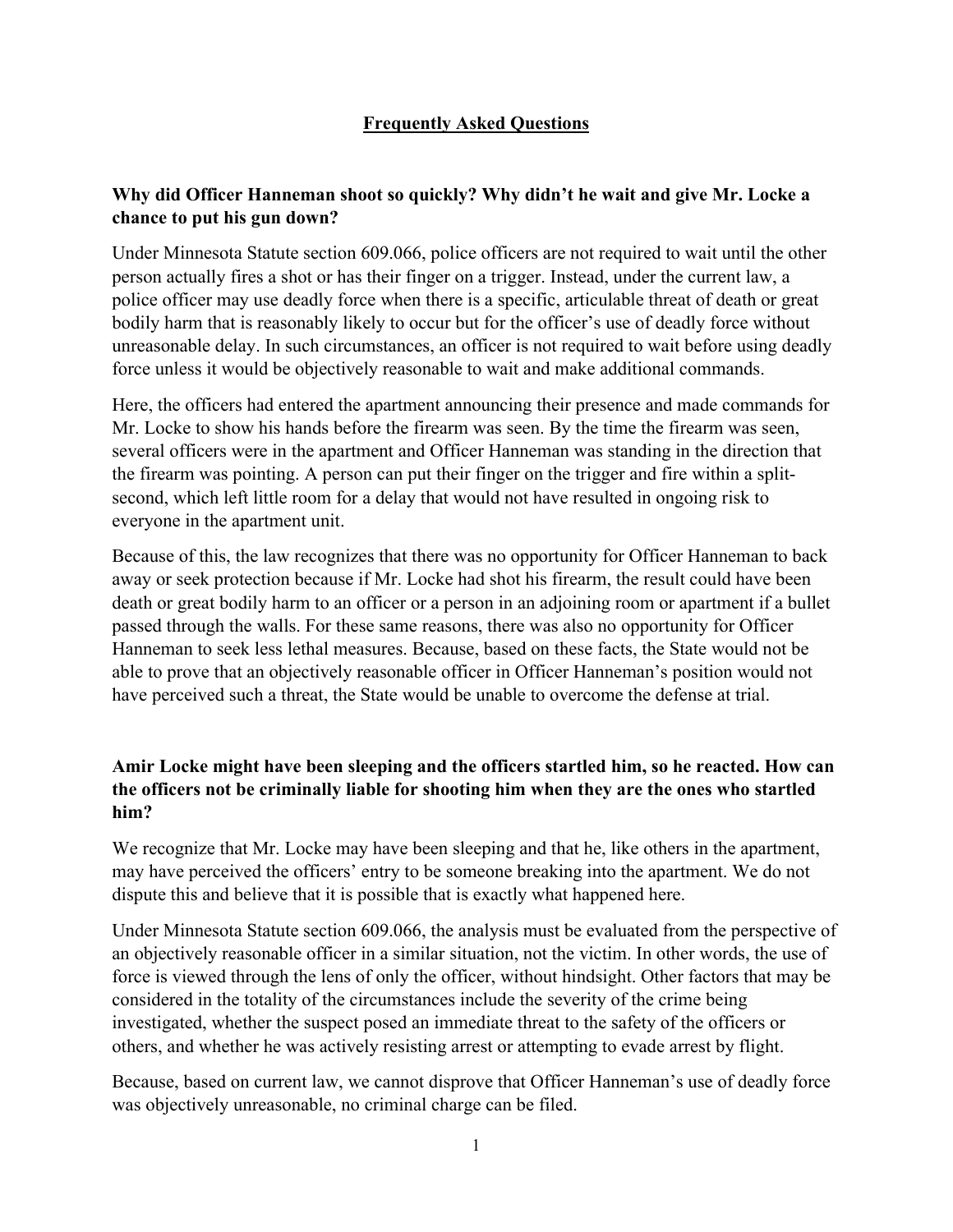#### **Would the analysis be different if the officers obtained the no-knock warrant in violation of the City of Minneapolis' policy on no-knock warrants?**

In short, no. In determining whether to file criminal charges, our offices review whether there is sufficient admissible evidence to prove that a crime occurred and to disprove any element of an affirmative defense beyond a reasonable doubt.

The State is not required to prove that a local agency policy was violated, nor is there any statutory affirmative defense for following policy. At best, any violation of a policy is circumstantial evidence that factors into an analysis of whether the conduct at issue was reasonable. But, here, Officer Hanneman was the only officer who used deadly force. He did so after the no-knock warrant had already been obtained. Officer Hanneman was not involved in the process of obtaining that warrant. Instead, he was an operator who was asked to conduct a judicially signed search warrant, which is presumed under the law to be valid. Even assuming if the no-knock warrant had been obtained in violation of Minneapolis' policy, that fact alone would not remove Officer Hanneman's statutory authorization to use deadly force under these circumstances.

Additionally, even if the warrant was obtained in violation of policy, we cannot prove a direct causal link between the request for the no-knock warrant and Mr. Locke's death. To do so would require that the State prove that there was no superseding cause. A superseding cause is an act that occurs after the original act and alters the course of events. Here, there were at least two events that we would not be able prove beyond a reasonable doubt were not superseding causes.

First, Mr. Locke was holding a firearm that was pointed in Officer Hanneman's direction and with several other officers nearby. It was not until the firearm came into view that deadly force was used. While Mr. Locke's holding the firearm may have been a reasonable response to being startled by the officer's entry, we would be unable to prove beyond a reasonable doubt at trial that Mr. Locke's reaction nor that his possession and holding of the firearm was caused by the use of a no-knock warrant.

Second, Officer Hanneman as an individual officer chose to use deadly force when he saw Mr. Locke holding the firearm. Neither Officer Hanneman nor any other officer had shot at Mr. Locke before this, which suggests that the firearm coming into view altered the course of the events. Thus, the State would be unable to prove beyond a reasonable doubt at trial that the decision to use a no-knock warrant was the proximate cause of Mr. Locke's death, even if it violated Minneapolis policy.

# **Why not just file charges and let the jury decide? Why are you doing the defense attorney's job for them?**

Prosecutors have an ethical obligation not institute criminal charges not supported by probable cause or in the absence of sufficient admissible evidence to support a conviction. This obligation